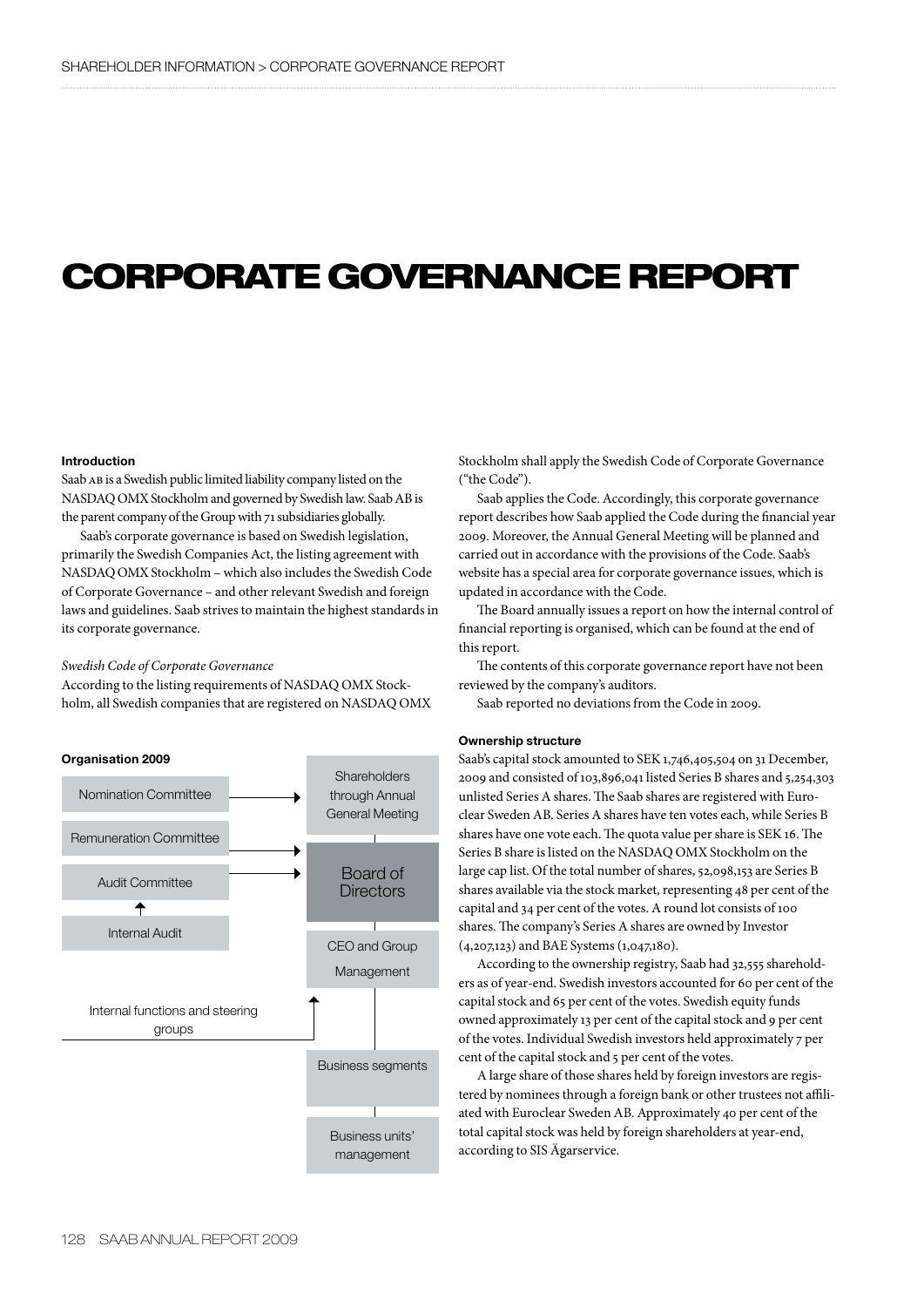## Largest shareholders

|                               | Share of capital, % | Share of votes, % |
|-------------------------------|---------------------|-------------------|
| <b>BAE Systems</b>            | 20.5                | 20.8              |
| <b>Investor AB</b>            | 19.8                | 38.9              |
| <b>Wallenberg Foundations</b> | 8.7                 | 6.2               |
| Swedbank Robur funds          | 4.8                 | 3.4               |
| Nordea funds                  | 2.8                 | 2.0               |
| Odin funds                    | 2.8                 | 2.0               |
| SEB funds                     | 2.6                 | 1.9               |
| Orkla ASA                     | 1.5                 | 1.0               |
| Forth AP fund                 | 1.3                 | 0.9               |
| SHB funds                     | 1.2                 | 0.9               |
| <b>SEB Foundation</b>         | 0.9                 | 0.7               |

Saab held 3.3 percent of the capital as treasuryshares at the end of December 2009. For additional information about the ownership structure, see page 141.

# Nomination Committee

The Annual General Meeting in April 2009 resolved that Saab shall have a Nomination Committee consisting of one representative of each of the four shareholders or groups of shareholders with the greatest number of votes, along with the Chairman of the Board. The names of the four owners' representatives and the shareholders they represent shall be announced at least six months prior to the Annual General Meeting 2010 based on known voting rights as per 31 August 2009. The resolution includes procedures, where necessary, to replace a member who leaves the committee before its work has been completed.

According to a resolution by the Annual General Meeting 2009, the Nomination Committee shall provide recommendations on the following issues, to be presented to the Annual General Meeting 2010 for resolution:

- (a) recommendation on the Chairman of the meeting,
- (b) recommendation on the Board of Directors,
- (c) recommendation on the Chairman of the Board,
- (d) recommendation on the remuneration to the members of the Board, allocated between the Chairman and other members of the Board, and remuneration for committee work,
- (e) recommendation on audit fees, and
- (f) recommendation on the appointment of a new Nomination Committee for the Annual General Meeting 2011.

Before the Annual General Meeting of Saab ab on 15 April 2010, it was announced through a press release that, in addition to Chairman of the Board Marcus Wallenberg, the following shareholder representatives had been appointed to Saab's Nomination Committee (shareholder's name in parentheses): Petra Hedengran (Investor), Peter Wallenberg Jr (Knut and Alice Wallenberg Foundation), Peter Rydell (Swedbank Robur Funds) and Erik Feldt (Nordea Funds). Petra Hedengran is the Chairman of the Nomination Committee.

These persons represent in the aggregate approximately 50 per cent of the votes in Saab based on the ownership structure as of 31 August 2009. bae Systems has waived the right to representation on the Nomination Committee.

The recommendations of the Nomination Committee will be presented not later than in connection with the notice of the Annual General Meeting 2010.

# Members of the Nomination Committee for Annual General Meeting 2010

| <b>Member</b>       | Representing                              | % of votes<br>31-8-2009 | % of capital<br>31-8-2009 |
|---------------------|-------------------------------------------|-------------------------|---------------------------|
| Petra Hedengran     | Investor                                  | 38.9                    | 19.8                      |
| Peter Wallenberg Jr | Knut and Alice Wallen-<br>berg Foundation | 6.1                     | 8.7                       |
| Peter Rydell        | Swedbank Robur<br><b>Funds</b>            | 3.1                     | 4.3                       |
| <b>Frik Feldt</b>   | Nordea Funds                              | 2.9                     | 4.1                       |
| Marcus Wallenberg   | Chairman Saab AB                          |                         |                           |

# Board of Directors

*Composition of the Board*

According to Saab's articles of association, the Board of Directors shall, in addition to the employee representatives, consist of at least six and not more than twelve members with no deputies. Members of the Board shall be elected annually at the Annual General Meeting. Saab's Board of Directors consists of ten members elected by the Annual General Meeting and three members, with an equal number of deputies, appointed by employee organisations.

At the Annual General Meeting on 16 April 2009, Erik Belfrage, Sten Jakobsson, Lennart Johansson, Peter Nygårds, Michael J. O'Callaghan, George Rose, Per-Arne Sandström, Lena Treschow Torell, Marcus Wallenberg and Åke Svensson were re-elected.

Marcus Wallenberg was elected Chairman of the Board of Directors. Only Åke Svensson, President of Saab, is employed by the company.

Information on the remuneration to the members of the Board resolved by the Annual General Meeting 2009 is set forth in the annual report, note 37.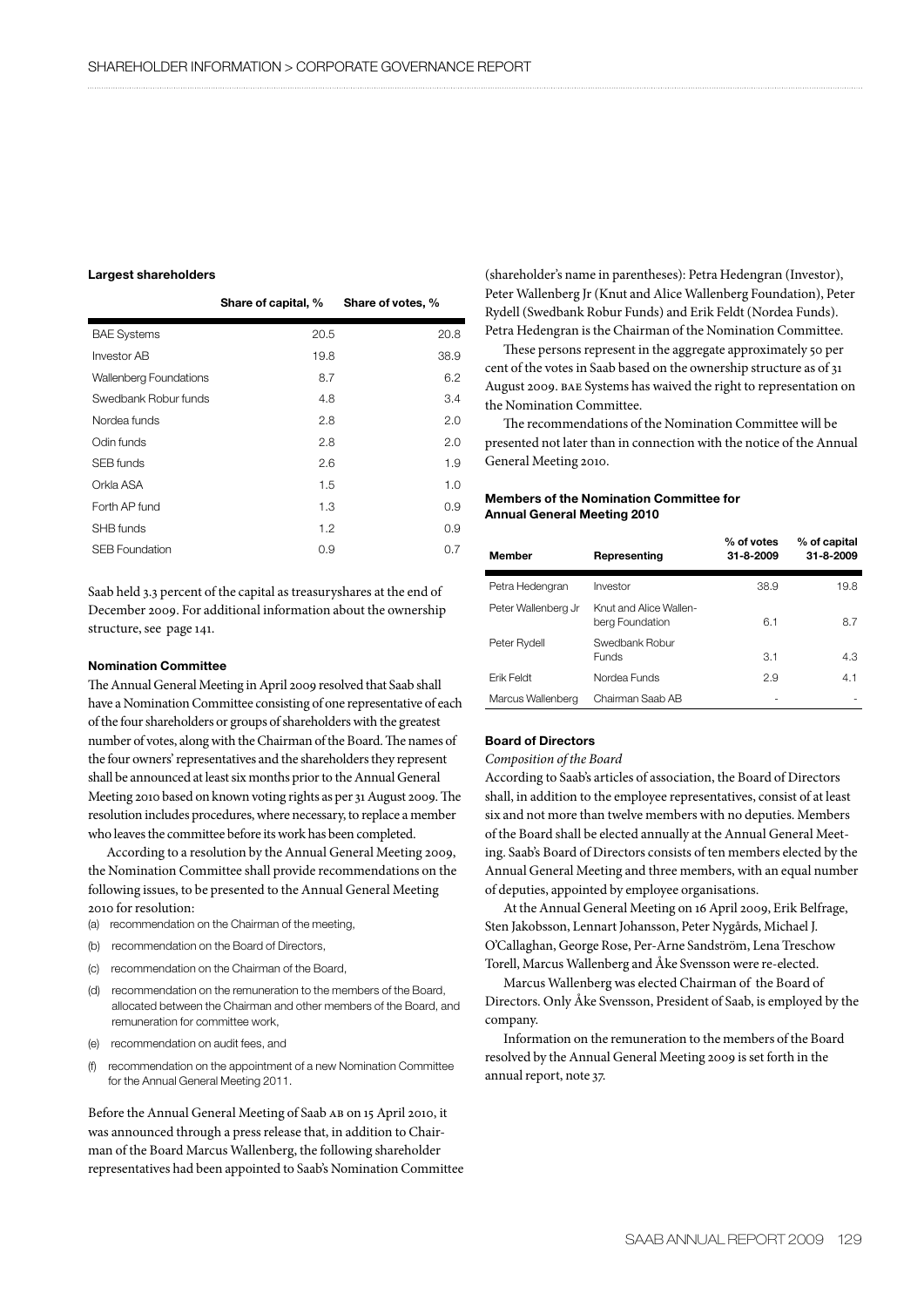## *Members of the Board elected by the Annual General Meeting*

| Marcus Wallenberg | Peter Nygårds          |
|-------------------|------------------------|
| Åke Svensson      | Michael J. O'Callaghan |
| Erik Belfrage     | George Rose            |
| Sten Jakobsson    | Per-Arne Sandström     |
| Lennart Johansson | Lena Treschow Torell   |

Other significant professional commitments, work experience, etc. are set forth in the presentation of the Board of Directors.

## *Employee representatives and deputies*

| Regulars           | Deputies         |
|--------------------|------------------|
| Stefan Andersson   | Göran Gustavsson |
| Catarina Carlgvist | Jan Kovacs       |
| Conny Holm         | Nils Lindskog    |

# Independence requirement

The following table sets forth the members of the Board elected by the Annual General Meeting who, according to the definition of the Code, are considered independent in relation to the company and the management, as well as in relation to the company's major shareholders.

## Composition of the Board in 2009

| <b>Board member</b>    | <b>Elected</b> | Independent<br>of the<br>company/<br>management | Independent<br>of major<br>shareholders |
|------------------------|----------------|-------------------------------------------------|-----------------------------------------|
| Marcus Wallenberg      | 1992           | Yes                                             | No <sup>1</sup>                         |
| Åke Svensson           | 2003           | No <sup>2</sup>                                 | Yes                                     |
| Erik Belfrage          | 1991           | Yes                                             | No <sup>3</sup>                         |
| Sten Jakobsson         | 2008           | Yes                                             | Yes                                     |
| Lennart Johansson      | 2006           | Yes                                             | No <sup>4</sup>                         |
| Peter Nygårds          | 2000           | Yes                                             | Yes                                     |
| Michael J. O'Callaghan | 2007           | Yes                                             | No <sup>5</sup>                         |
| George Rose            | 1998           | Yes                                             | No <sup>5</sup>                         |
| Per-Arne Sandström     | 2005           | $Yes^{6}$                                       | Yes                                     |
| Lena Treschow Torell   | 2005           | Yes                                             | No <sup>7</sup>                         |

1) Former President and CEO of Investor

2) President and CEO 3) Former member of Investor's board

4) Employed by Investor

5) Employed by BAE Systems

6) From September 2009 consulting agreement with the company for a defined period of time

7) Member of Investor's board

Accordingly, the company fulfils the requirements of the Code that a majority of the Board members appointed by the Annual General Meeting are independent of the company and the management, and that at least two of them are independent of the major shareholders.

# *Work of the Board*

According to the Board's rules of procedure, five ordinary meetings are normally held each year, in addition to the statutory meeting. The Board may also meet whenever circumstances demand. During 2009, the Board held one statutory meeting, five ordinary meetings and four extraordinary meetings, totalling ten meetings.

The Board annually adopts rules of procedure and an instruction on the allocation of work between the Board and the President and CEO, as well as an instruction on financial reporting to the Board.

The rules of procedure contain, e.g., provisions on the number of board meetings to be held, a list of matters to be considered at the meetings, reporting from the auditors and special decisions to be taken at the statutory meeting. The rules of procedure and special instruction for the President set forth the delegation of responsibilities between the Board and its two committees, the Remuneration Committee and the Audit Committee, as well as between the Board and the President. The instruction for the President sets out the President's duties and authority. The instruction also includes policies on investments, financing and reporting.

During the course of the year, the Board was assisted by the Board Secretary, General Counsel Anne Gynnerstedt, who is not a member of the Board.

In 2009, the Board of Directors considered the establishment of a budget and business plan.

The monthly financial reports which are discussed at each Board meeting are an important part of the Board's work. These reports are presented at each Board meeting and before the quarterly reports and year-end report. To further adapt Saab to the significant changes in the global defence industry, the Board during the year worked on a thorough strategic review, as a result of which a reorganisation will take effect as of 1 January 2010. The aim is to create a more marketoriented Saab with an increased focus on the future needs and requirements of customers. The organisation will also ensure good customer support and an even more competitive product offering, while creating prerequisites to further streamline business operations. The Board has also devoted time during the year to significant export opportunities and related marketing investments.

The efficiency of the cost-savings programme is monitored regulary. Committee work represents a substantial part of the Board's work. After meetings of the Audit and Remuneration Committees, the issues that have been treated are reported to the Board and resolutions are taken in accordance with the commitees' recommendations.

# *Board of Directors' committee work* Audit Committee

The Board of Directors has appointed an Audit Committee consisting of three members. The work of the Audit Committee is mainly of a preparatory nature, i.e., it prepares matters for ultimate resolution by the Board. However, the Audit Committee has decision-making power on some issues in limited areas.

Since the Annual General Meeting in April 2009, the Audit Committee has consisted of the following members: Peter Nygårds (Chairman), Per-Arne Sandström, and Lennart Johansson, of whom Peter Nygårds and Per-Arne Sandström are independent of the company and the management as well as of the major share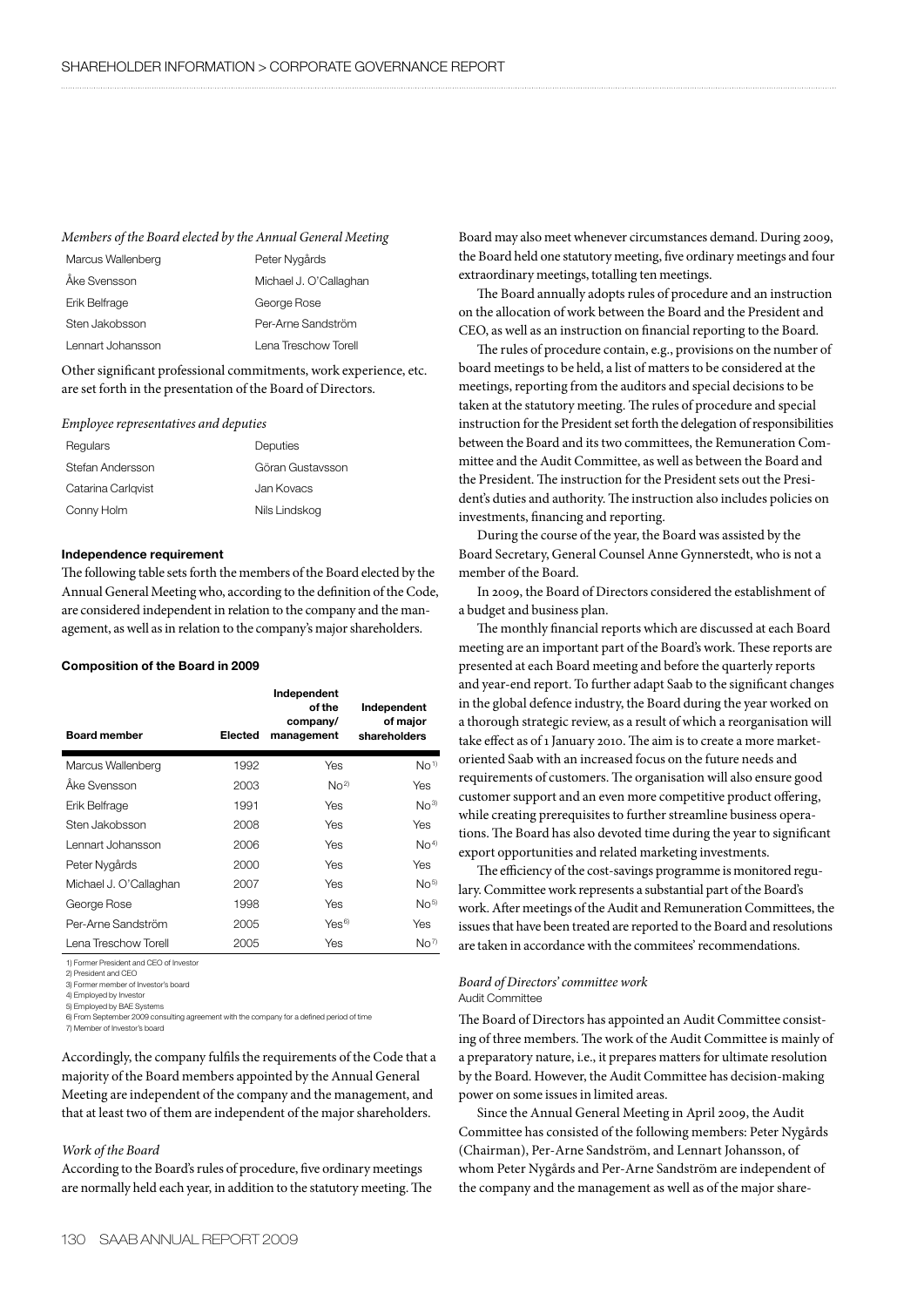holders. The General Counsel, Anne Gynnerstedt, is secretary to the Audit Committee.

The Audit Committee's assignment is set forth in the Board's rules of procedure. Among other things, the Audit Committee shall be responsible for preparing the work of the Board to ensure the quality of the company's financial reporting, assist the Nomination Committee in making recommendations for auditors and audit fees, monitor the focus of audits, co-ordinate the external and internal audits, evaluate the external audit and review the effectiveness of the internal control systems for financial reporting. The company's internal and external auditors are both co-opted to the meetings of the Audit Committee. During 2009, the Audit Committee focused particularly on Saab's restructuring, the financial reporting and the operational excellence programme.

The Audit Committee keeps minutes of its meetings, which are promptly communicated to the other members of the Board.

In 2009, the Committee held seven meetings.

# *Remuneration Committee*

The Board of Directors has appointed a Remuneration Committee consisting of three members: Marcus Wallenberg, George Rose and Lena Treschow Torell. Lena Treschow Torell is Chairman of the committee. The General Counsel, Anne Gynnerstedt, is secretary to the committee.

The Remuneration Committee is responsible for preparing matters concerning remuneration principles, including programmes for variable compensation and pension terms for Group Management, and preparing the design and proposal of Saab's Share Matching Plan. As of 2006, all decisions regarding such principles shall be made by the Annual General Meeting in accordance with the recommendation by the Board. Matters concerning employment terms, compensation and other benefits for the President are prepared by the Remuneration Committee and adopted by the Board, which is

## Attendance and Board remuneration in 2009

responsible for interpretation and application of the principles. The Remuneration Committee has no decision-making powers of its own. During the year, the Remuneration Committee was particularly involved in the creation of a performance share plan for senior executives and key employees, which was adopted by the Annual General Meeting in April.

The Remuneration Committee keeps minutes of its meetings, which are promptly communicated to the other members of the Board. In 2009, the Committee held four meetings.

# *Evaluation*

The Chairman of the Board annually performs an evaluation of the quality of the Board's work and possible improvements to the forms and efficiency of its work. This is done by having members fill out a questionnaire on their opinions of how well the Board is functioning. The results are then compared with previous years. The questionnaire consists of five parts covering the breadth of competence represented in the Board, the manner in which its work is performed, the Chairman, the Board's composition and the co-operative atmosphere. The purpose of the evaluation is to understand how members feel about the Board's work. The results are then discussed by the Board. No external consultants are involved in the evaluation.

The Nomination Committee is also informed of the results of the evaluation in connection with its analysis, evaluation and appointment of Board representatives.

The Board continuously evaluates the President's work by monitoring business results in relation to established objectives.

# President and CEO

President Åke Svensson is also a member of the Board of Directors. His significant professional commitments outside the company, work experience, etc. are set forth in the presentation of the Board.

| <b>Name</b>            | Audit<br><b>Committee</b> | Remu-<br>neration<br>Committee | <b>Attendance</b><br>Board-<br>meetings <sup>1</sup> | <b>Committee</b><br>meetings <sup>2)</sup> | <b>Board fees</b><br>kSEK <sup>3)</sup> | Audit Com-<br>mittee fees,<br><b>kSEK</b> | <b>Remuneration</b><br><b>Committee</b><br>fees, kSEK | $\cdots$<br>remu-<br>neration<br><b>kSEK</b> |
|------------------------|---------------------------|--------------------------------|------------------------------------------------------|--------------------------------------------|-----------------------------------------|-------------------------------------------|-------------------------------------------------------|----------------------------------------------|
| Marcus Wallenberg      |                           | X                              | 10                                                   | 4                                          | 1,100                                   |                                           | 80                                                    | 1,180                                        |
| Åke Svensson           |                           |                                | 10                                                   |                                            |                                         |                                           |                                                       |                                              |
| Erik Belfrage          |                           |                                | 10                                                   |                                            | 425                                     |                                           |                                                       | 425                                          |
| Sten Jakobsson         |                           |                                | 9                                                    |                                            | 425                                     |                                           |                                                       | 425                                          |
| Lennart Johansson      | X                         |                                | 10                                                   | 7                                          | 425                                     | 100                                       |                                                       | 525                                          |
| Peter Nygårds          | X                         |                                | 9                                                    | 6                                          | 425                                     | 150                                       |                                                       | 575                                          |
| Michael J. O'Callaghan |                           |                                | 10                                                   |                                            |                                         |                                           |                                                       | $\overline{\phantom{a}}$                     |
| George Rose            |                           | X                              | 9                                                    | 3                                          |                                         |                                           |                                                       |                                              |
| Per-Arne Sandström     | X                         |                                | 10                                                   | 6                                          | 425                                     | 100                                       |                                                       | 525                                          |
| Lena Treschow Torell   |                           | X                              | 10                                                   | $\overline{4}$                             | 425                                     |                                           | 135                                                   | 560                                          |

1) Of a total of 10 meetings.

2) Of a total of 7 meetings for Audit Committee and 4 meetings for Remuneration Committee.

3) BAE Systems' board members do not receive a fee.

Total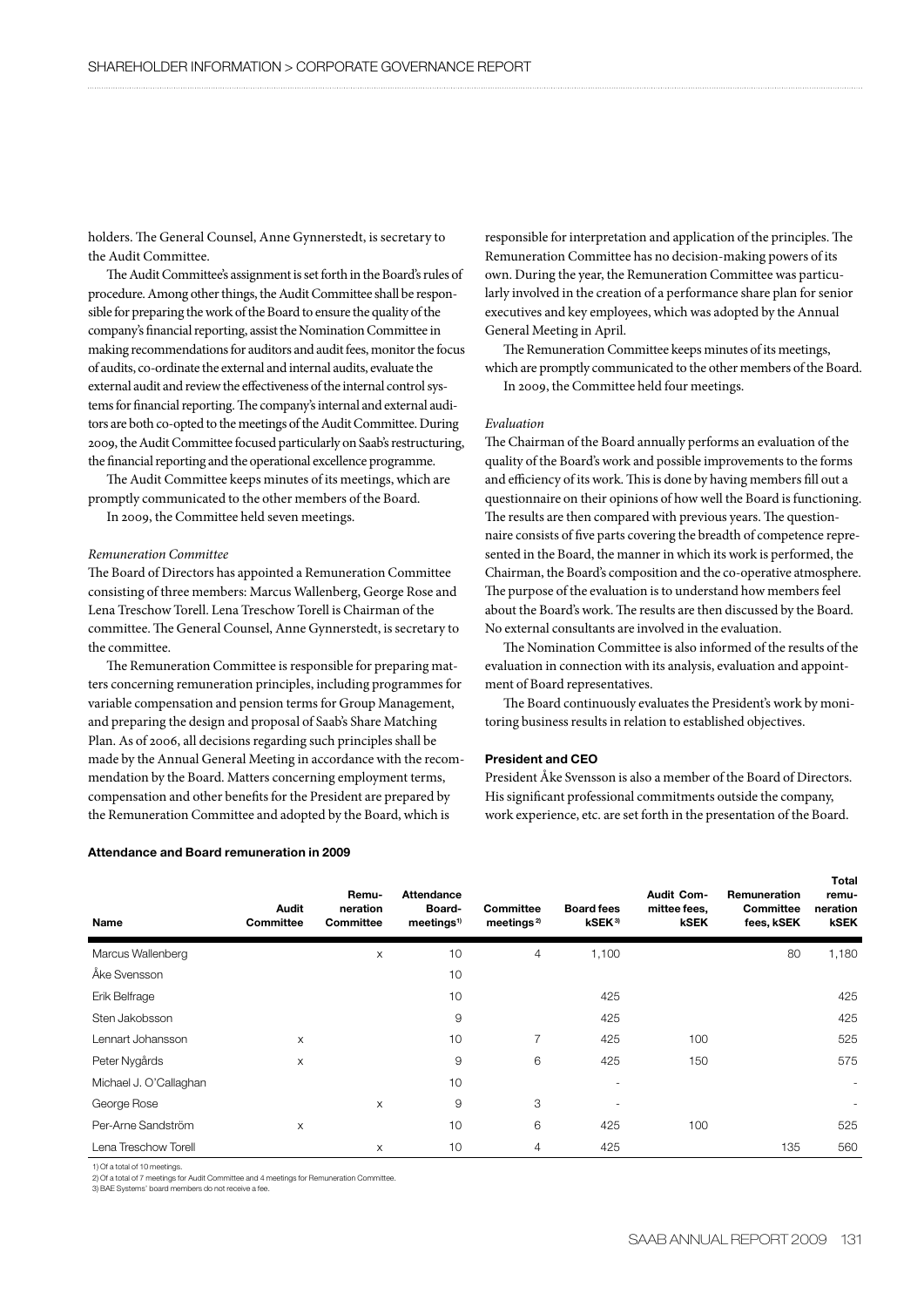Åke Svensson does not own shares in any enterprises with which Saab has material business ties.

# Auditors

On behalf of the shareholders and in accordance with current laws and regulations, the external auditors examine the financial statements, group accounts, annual report and administration and management of the company by the Board of Directors and the President. In addition, the semi-annual report has been reviewed by the auditors. The auditor in charge also presents an auditors' report to the Annual General Meeting.

The Annual General Meeting elects the auditors. The auditors elected by the Annual General Meeting are the registered accounting firms Ernst & Young and Deloitte.

# *Ernst & Young AB*

- Re-elected in 2007 for the term 2007-2010
- Member of Ernst & Young's global organisation with operations in around 140 countries
- Auditor in charge since 2007, Erik Åström
- Other audit engagements: Apoteket, Hakon Invest, Hennes & Mauritz, Modern Times Group and Svenska Handelsbanken.

# *Deloitte AB*

- Elected in 2009 for a term not exceeding three years
- Member of Deloitte's global organisation with operations in around 140 countries
- Auditor in charge since 2005, Tommy Mårtensson
- Other audit engagements: Björn Borg, FastPartner, Fortum, Industrifonden and Svevia. Also experience as auditor for SJ and Tele2.

Ernst & Young and Deloitte both have competence and experience in areas important to Saab: auditing of large, listed companies, accounting issues, industry experience and international businesses.

The Audit Committee is responsible for ensuring that the independent position of the auditors is maintained, e.g., by staying informed of ongoing consulting assignments. The Audit Committee has also established guidelines for the services other than auditing that the company may procure from its auditors.

# Guidelines for remuneration and other benefits to members of the senior management

Details about the guidelines can be found in the administration report.

# Audit fees

Saab's auditors receive a fee according to approved invoices as resolved by the Annual General Meeting.

Ernst & Young and Deloitte have in the past three years carried out services on behalf of the company in addition to their audit assignments. These consultations, which were closely associated with the audits, involved accounting and tax issues in connection

with acquisitions and restructurings, and the structure and implementation of Saab's Share Matching Plan for the employees.

## Auditors' fees 2007–2009, the Group

| <b>MSEK</b>                                           | 2009    | 2008    | 2007    |
|-------------------------------------------------------|---------|---------|---------|
| Audit assignments:<br>Ernst & Young AB<br>Deloitte AB | 14<br>4 | 14<br>4 | 13<br>4 |
| Other assignments:<br>Ernst & Young AB<br>Deloitte AB | 2<br>2  | 2<br>З  | 4       |

# Financial reporting

The Board documents the manner in which it ensures the quality of the financial reports and how it communicates with the company's auditors.

The Board ensures the quality of financial accounting through its Audit Committee, according to the report submitted above. The Audit Committee considers not only critical accounting questions and the financial reports presented by the company, but also matters of internal control, regulatory compliance, potential material uncertainty in reported values, post-statement events, changes in assessments and evaluations and other circumstances that may affect the quality of the financial statements. The auditors participate in all regular meetings of the Audit Committee except when the election of external auditors is discussed.

The entire Board reviews the interim reports before they are published.

The company's auditors attend the Board meeting when the annual accounts are approved.

The Board has met with the auditors to discuss their review of the company for the financial year 2009.

# The Board's report on internal control of the financial reporting

According to the Swedish Companies Act and the Swedish Code of Corporate Governance, the Board is responsible for internal control. This report on internal control of the financial reporting has been drafted on the basis of the code.

# *Control environment and corporate governance*

Saab's system of internal control is designed to assist the business achieve the targets of the operations and manage risks. The system allows for reasonable but not absolute insurance against material errors in the financial reporting.

The delegation of responsibilities is based on the Board's rules of procedure and an instruction, which sets forth the roles, responsibilities and activities of the Board and the President.

Internal control is based on Saab's organisation, where operating responsibilities and powers were delegated in 2009 to business units and support units, which also received support and were supervised by segment managers and Group corporate staffs with specific competencies. These Group Staffs issue Group guidelines that clarify responsibilities and powers and constitute part of the internal control in specific areas such as finance, accounting, investments and tenders.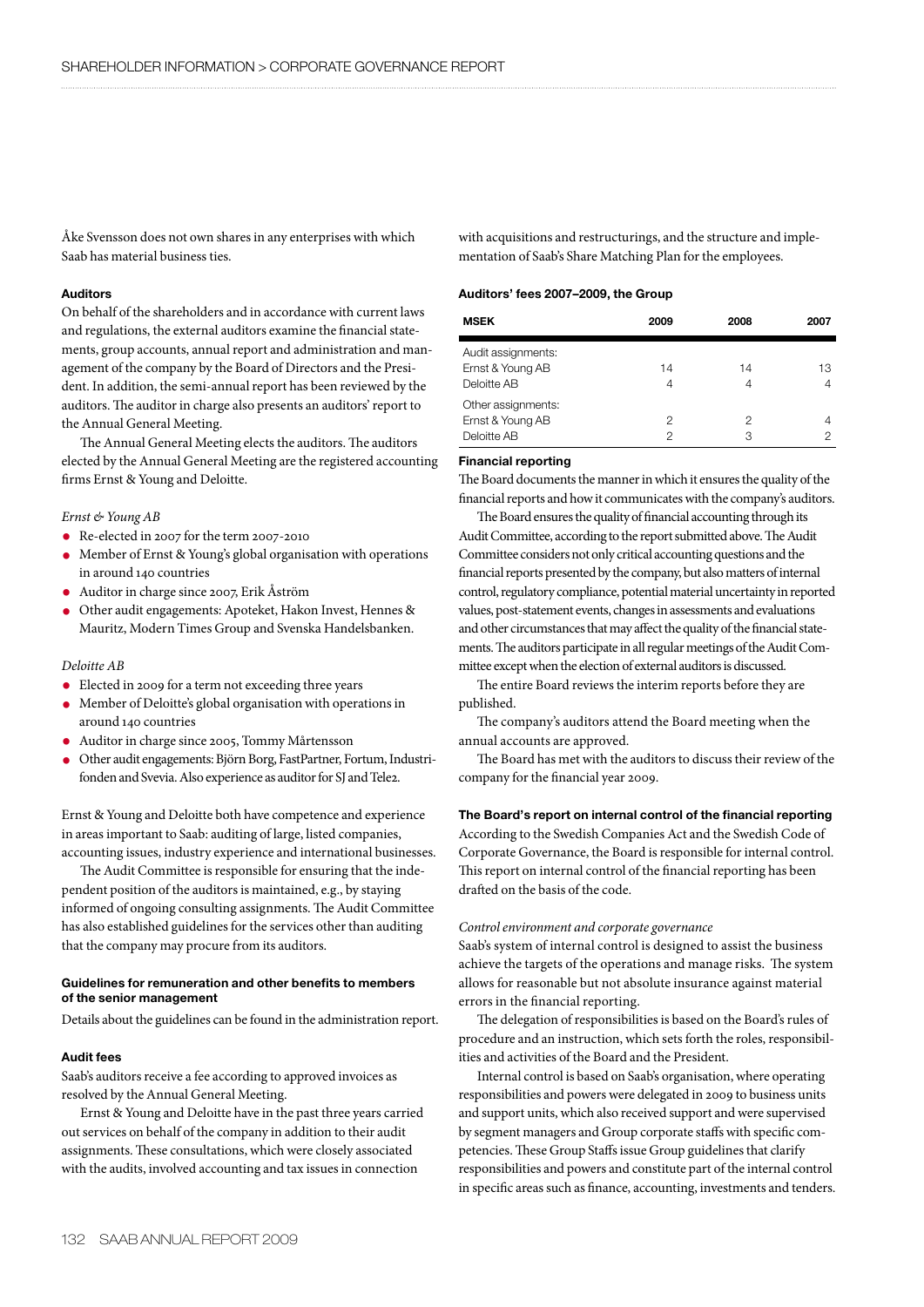The Internal Audit department, which is part of the internal control structure, is a dedicated resource for independent review of the efficiency of internal control processes. At the same time, Internal Audit supports locally applied internal controls and serves as a resource to monitor financial reporting routines.

Internal Audit's assignment is initiated by the Audit Committee, Group Management and its members, and at its own initiative.

# *Risk assessment*

Saab's operations are mainly characterised by the development, production and supply of technologically advanced hardware and software for customers around the world. The international part of the business dominates. As a rule, projects entail considerable sums of money, stretch over long periods of time and involve technological development or refinement of products.

Based on Saab's operations, the material risk areas in financial reporting are project accounting, acquisitions and goodwill, development costs, hedging and other financial transactions, leasing operations, taxes and accounting for pensions.

In addition to business risks, the processes are also assessed on the basis of the risk of exposure to any improprieties.

Corporate Financial Control continuously co-ordinates an overall risk assessment of the financial reporting. The current risk assessment is reconciled with Saab's Internal Audit, which adjusts its annual audit plan accordingly. Information on developments in essential risk areas and a report on activities planned and executed in these areas are communicated regularly to Saab's Audit Committee. Saab's risk assessment is also communicated regularly to Saab's external auditors.

# *Communication and control activities*

The Board's oversight of internal control is based on the rules of the Swedish Companies Act, the listing agreement with NASDAQ OMX Stockholm, including the Code, the ethical guidelines adopted by the Board, the Board's rules of procedure, the instruction on the delegation of duties between the Board and the President, and the instruction on financial reporting to the Board.

Internal control within Saab is based on clearly defined areas of responsibility and authority, issued Group guidelines, processes and controls.

Uniform handling of financial reporting is assured by adopting and issuing Group guidelines approved by the President or by function managers appointed by the President. All Group directives are updated on an ongoing basis, are clearly communicated and are available on the internal website.

In 2008, a revised Corporate Treasury Policy was approved by the Board and implemented in operations. In 2009, a corporate directive and processes for financial risk management were implemented. The directive gives an overview of how the company shall treat financial, credit and political risks. The Corporate Treasury Policy is revised by the Board on a yearly basis. No significant changes were made in 2009.

Control and monitoring of the operations were performed in 2009 by steering groups in the business units and a stronger management at the business segment level. The steering groups and business segment's management were also responsible for implementation of Group guidelines and compliance within each organisation.

Each business unit designed its risk management routines and structure for internal control based on overall routines and Group guidelines.

In 2009, Saab had a chain of controllers from the Group and business segment level through business units to profit units and projects. They were responsible for ensuring that routines are in place for internal control, that the Group's control processes have been implemented, that any risk exposure is reported, and that the financial reports are correct, complete and delivered on time.

All operating units report monthly and quarterly according to a standardised reporting routine. This quarterly reporting serves as the basis for Saab's external financial reporting. Operating reports were based in 2009 on measurements of the profitability and financial position of each business unit, which are consolidated to measure the total profitability and financial position of the business segments and the Group.

Accountants and controllers are in continuous contact with the Group Accounting Staff regarding accounting and reporting questions. Once a year, the Group Accounting Staff holds a conference to discuss amendments to rules and guidelines in the financial area, as well as planning for information flows.

## *Financial reporting and information*

Saab has an information policy that complies with the rules and regulations of a listed company.

## *Financial information:*

- Year-end reports and interim reports, published as press releases.
- Annual report.
- Press releases on important events considered essential to Saab's valuation.
- Presentations for the media and financial analysts in connection with year-end or quarterly reports can be viewed through a live webcast at Saab's website, www.saabgroup.com, investor relations, where all presentation material can be found.

## *Monitoring and evaluation*

The Board of Directors of Saab AB is ultimately responsible for internal control. The Audit Committee appointed by the Board is responsible for ensuring the quality of the company's financial reporting, monitoring the focus of audits, co-ordinating the external and internal audits, and reviewing the effectiveness of the internal control systems for financial reporting. The Audit Committee has the internal control structure on the agenda of all its meetings.

To assist it in evaluating internal control in each business unit, it uses an annual self-assessment. In addition to the processes that serve as a basis for the financial reporting, these assessments cover operating risks, reputational risks and compliance with laws, regulations and internal rules.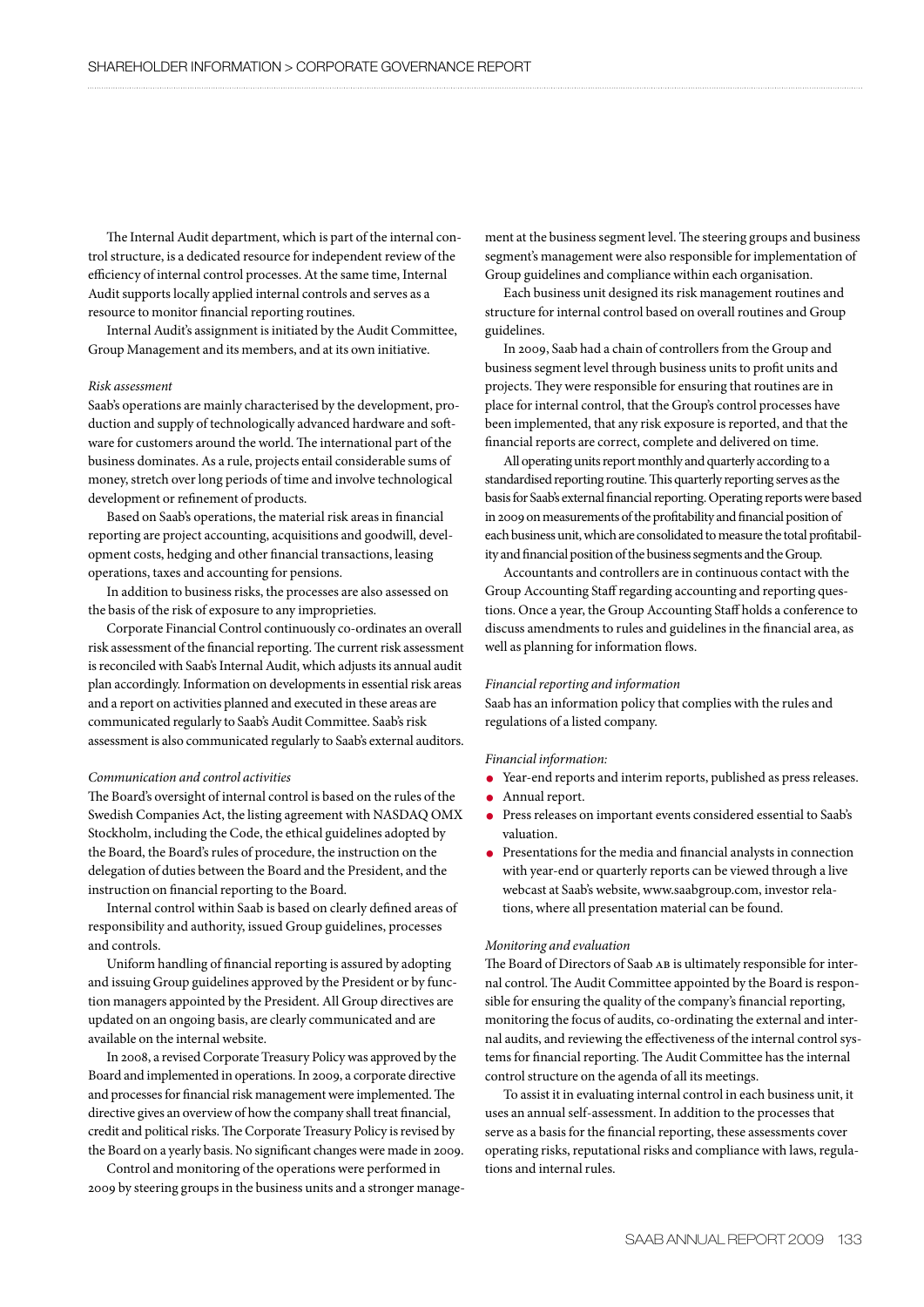# BOARD OF DIRECTORS



Marcus Wallenberg

Chairman of the Board since 2006, Deputy Chairman of the Board 1993– 2006 and Member of the Board since 1992. Member of Saab's Remuneration Committee Born 1956 Bachelor of Science of Foreign Service, Lieutenant in Royal Swedish Naval Academy Shares in Saab: 85,150

### Other board commitments:

Chairman of SEB and Electrolux AB, Deputy Chairman of Telefonaktiebolaget L M Ericsson, Honorary Chairman of ICC (International Chamber of Commerce). Board member of AstraZeneca PLC, Stora Enso Ovi, the Knut and Alice Wallenberg Foundation and Temasek Holding Ltd

### Former employment and positions:

President and CEO, Investor AB; Director, Stora Feldmühle AG, Düsseldorf; Skandinaviska Enskilda Banken, Stockholm and London; Citicorp (Hong Kong) and Citibank N.A. (New York)



Åke Svensson Member of the Board since 2003 President and CEO of Saab Born 1952  $M$  Sc. Shares in Saab: 9,425

# Other board commitments:

Council member (and past President) of the AeroSpace and Defence Industries Association of Europe (ASD). Board member of the Association of Swedish Engineering Industries, the Confederation of Swedish Enterprise, Micronic Laser Systems AB and the Royal Swedish Academy of Engineering Sciences. Member of the Royal Swedish Academy of War Sciences

### Former employment and positions:

General Manager, business area Saab Aerospace, Saab AB General Manager, business unit Future Products and Technology, Saab AB Project Manager for RBS15, Saab Dynamics AB Other positions in the Saab Group.



Per-Arne Sandström

Member of the Board since 2005 Member of Saab's Audit Committee Born 1947 Upper secondary engineering school Shares in Saab: 2,500

# Other board commitments:

Chairman of Infocare AS and board member of Human Care AB, Cellmax AB, Note AB and Incentive AB

### Former employment and positions:

Chairman of Spring Mobil AB; Deputy CEO and COO, Telefonaktiebolaget L M Ericsson; President and CEO, Ericsson Inc., USA; Vice President and General Manager, GSM business unit, Ericsson Radio Systems AB; Executive Vice President and Managing Director, Cellular Systems, Ericsson Ltd, UK ; Vice President and General Manager, GSM Western Europe, Ericsson Radio Systems AB; Vice President and General Manager, Airborne Radar Division, Ericsson Microwave Systems AB; Department Manager, Naval Command and Control Systems, Ericsson Microwave Systems AB



Erik Belfrage Member of the Board since 1991 Director of SEB Born 1946 MBA Shares in Saab: 3,100

### Other board commitments:

Chairman of Sigtuna Skolstiftelse, the International Council of Swedish Industry (NIR) and the International Chamber of Commerce's (ICC) Commission on Business in Society. Vice Chairman the International Chamber of Commerce's (ICC) Finance Committee. Board member of Eramet Steel and the Centre for European Policy Studies (CEPS). Member of the Trilateral Commission. Associate Member European Roundtable (ERT)

#### Former employment and positions:

Board member of Investor AB; Swedish Embassies in Geneva, Washington, Bucharest and Paris; Foreign Ministry, Stockholm



Stefan andersson

Member of the Board since 2008 Chairman of the Industrial Salaried Employees' Association local at Saab Underwater Systems, Motala Born 1974 B.Sc

Shares in Saab: 472

# **DEPUTIES**

### Göran Gustavsson

Deputy Board member since 2008 Chairman of the Engineering Workers' Union local at Saab AB, Linköping Born 1953 Shares in Saab: 338

## jan kovacs

Deputy Board member since 2008 Chairman of the Industrial Salaried Employees' Association local at Saab AB, Linköping Born 1960 Upper secondary technical school Shares in Saab: 376

# Nils Lindskog

Deputy Board member since 2007 Member of the Swedish Association of Graduate Engineers' local at Saab Microwave Systems, Göteborg Born 1955 M.S.E.E. from Chalmers University of Technology Shares in Saab: 201

## AUDITORS

ERNST & YOUNG AB ERIK Åström

DELOITTE AB Tommy Mårtensson

The shares held by Board members include any holdings by closely affiliated persons.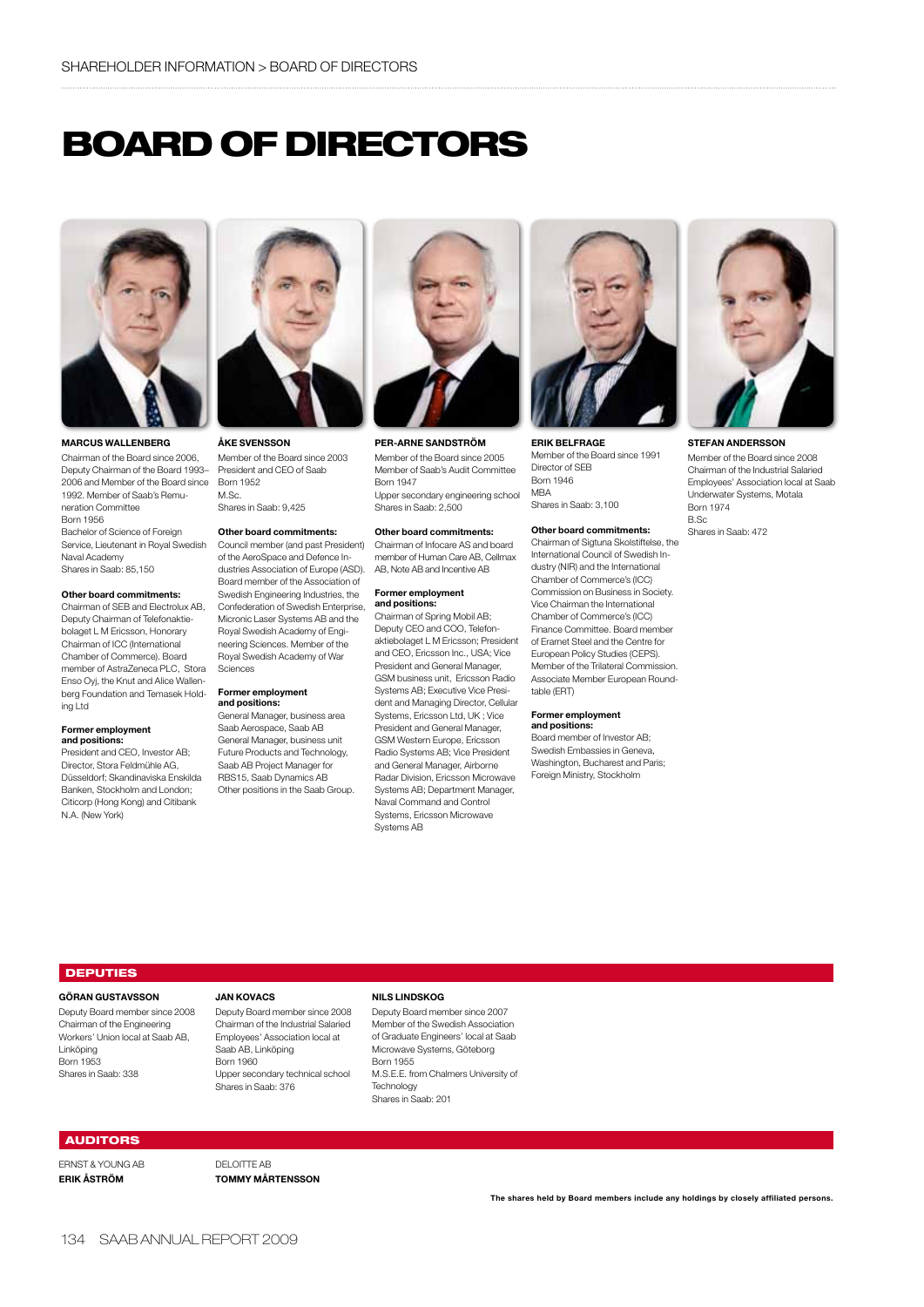

Peter Nygårds Member of the Board since 2000 Chairman of Saab's Audit Committee Director of Swedbank Born 1950 B.A. Shares in Saab: 2,950

### Other board commitments:

Board member of the Swedish Environmental Research Institute (IVL), Bothniabanan AB and the Swedish Tourist Association

### Former employment and positions:

President, Swedish Nuclear Fuel and Waste Management Company (SKB); State Secretary, Ministry of Trade and Industry



Lena Treschow Torell Member of the Board since 2005 Chairman of Saab's Remuneration Committee Professor in Physics Born 1946 B.Sc. and Ph.D. in Physics Shares in Saab: 4,300

### Other board commitments:

Vice Chairman of ÅF AB and Micronic Laser Systems AB, Board member of Investor AB, SKF AB, Dagens Industri AB and the Chalmers University of Technology Foundation; Chairman of the European Council of Applied Sciences and Engineering (Euro-Case) the Foundation for Strategic Environmental Research (MISTRA) and the Royal Swedish Academy of Engineering Sciences (IVA)

### Former employment and positions:

President of the Royal Swedish Academy of Engineering Sciences (IVA); board member of Getinge AB, Telefonaktiebolaget L MEricsson and Gambro AB; Director, Joint Research Centre, European Commission (Brussels); Vice President, Chalmers; Professor of Material Physics, Chalmers; Professor of Solid State Physics, Uppsala University



CATARINA CARLQVIST Member of the Board since 2007 Member of the Swedish Association of Graduate Engineers' local, Saab Bofors Dynamics, Karlskoga Born 1964 Luleå University of Technology Shares in Saab: –



## George Rose

Member of the Board since 1998 Member of Saab's Remuneration Committee; Finance Director, BAE Systems PLC; Non-Executive Director of National Grid plc Born 1952 B.A. Shares in Saab: –

### Other board commitments:

Board member of National Grid plc; Chairman, National Grid plc Audit Committee; Member, National Grid plc Remuneration Committee and National Grid plc Nomination Committee; Member, Industrial Development Advisory Board

### Former employment and positions:

Finance Director, Leyland DAF UK; Director Group Control, DAF NV, Netherlands; Company Controller, Rover Group; Non Executive Director, Orange PLC



Lennart Johansson Member of the Board since 2006 Member of Saab's Audit Committee Managing Director Investor AB, Operating Investments Born 1955 **MRA** Shares in Saab: 6,000

### Other board commitments:

Board member of Gambro AB and related businesses, and of Mölnlycke AB.

### Former employment and positions:

CEO, b-business partners BV and Emerging Technologies ET AB; Executive Vice President, Atlas Copco AB; other positions in accounting, control and auditing, Nordic Management AB



Michael J. O'Callaghan Member of the Board since 2007 Operations Group Managing Director, BAE Systems Regional Aircraft Born 1952 **MRA** Shares in Saab: –

# Former employment and positions:

Group Managing Director, Aircraft Services; Managing Director, BAE Systems Regional Aircraft; Deputy Chief Executive Officer, Airbus Industrie Asia; Managing Director, Commercial Aircraft; Managing Director, Jetstream Aircraft, Manufacturing Director, Jetstream Aircraft; Head of Operations, Jetstream Aircraft, Ford Motor Company; various roles in finance, manufacturing and operations



sten jakobsson Member of the Board since 2008 President and CEO, ABB Sweden Born 1949 M.Sc. Shares in Saab: 3,060

### Other board commitments:

Board member of Teknikföretagen, Stena Metall AB and World Childhood Foundation

### Former employment and positions:

Executive Vice President, Asea Brown Boveri AB, Sweden; Business Area Manager, Business Area Cables; President, ABB Cables AB; President, Asea Cylinda; Production Manager, Asea Low Voltage Division; Asea central staff – Production; Asea trainee



### conny holm

Member of the Board since 2008 and deputy member since 1995 Chairman of the Engineering Workers' Union local at Saab Avitronics, Jönköping Born 1947 Upper secondary engineering education Shares in Saab: 344